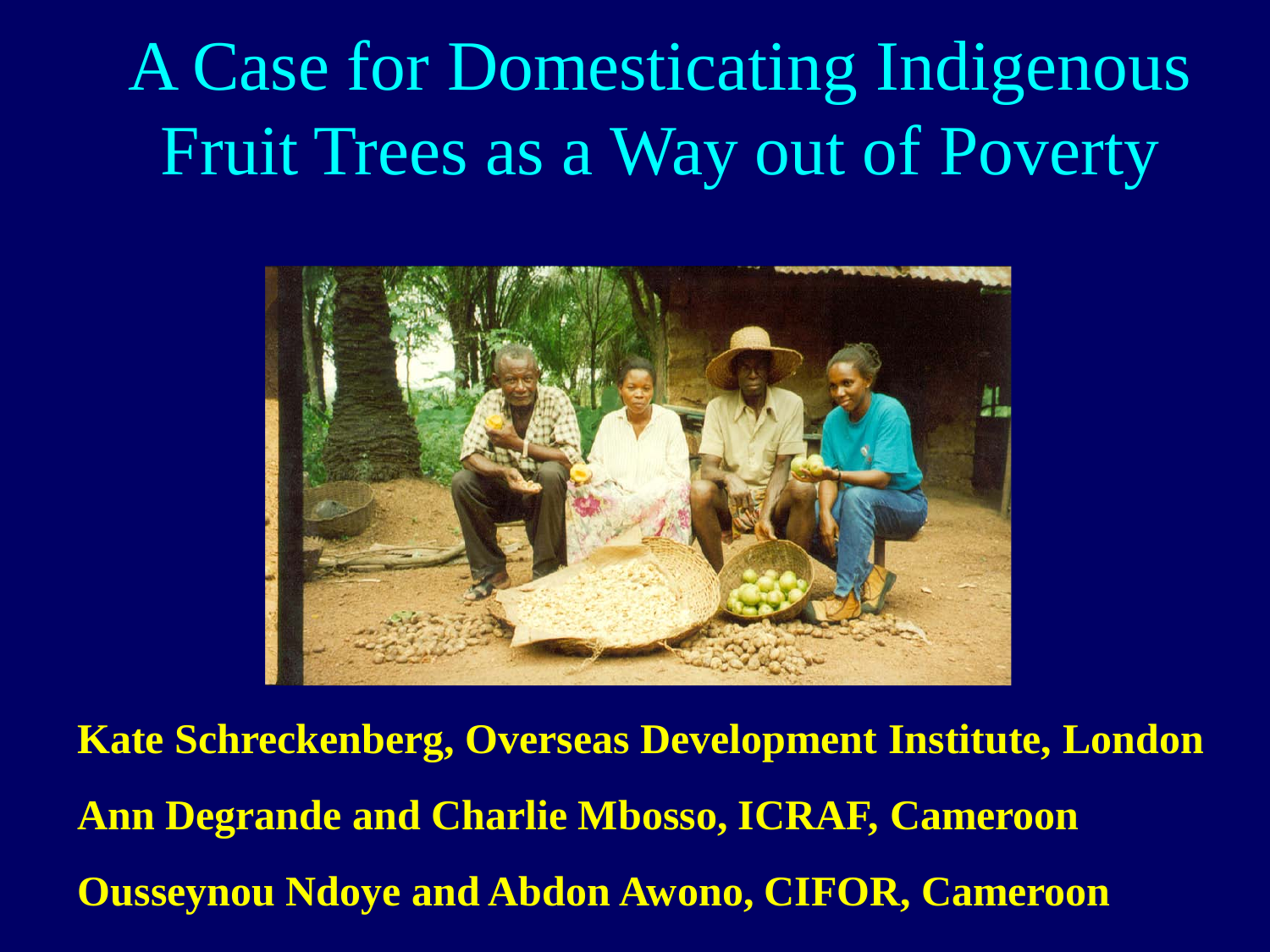### Fieldwork

- Study funded by UK's Forestry Research Programme (project R7190) to investigate how to increase farmers' benefits from indigenous fruit trees
- Focus on two species:
	- Safou (*Dacryodes edulis*)
	- Bush mango (*Irvingia gabonensis*)
- Combination of socio-economic, biophysical and market research
- Multiple partners: ODI, ITE, ICRAF, CIFOR, IRAD, Cameroon NGOs and extension service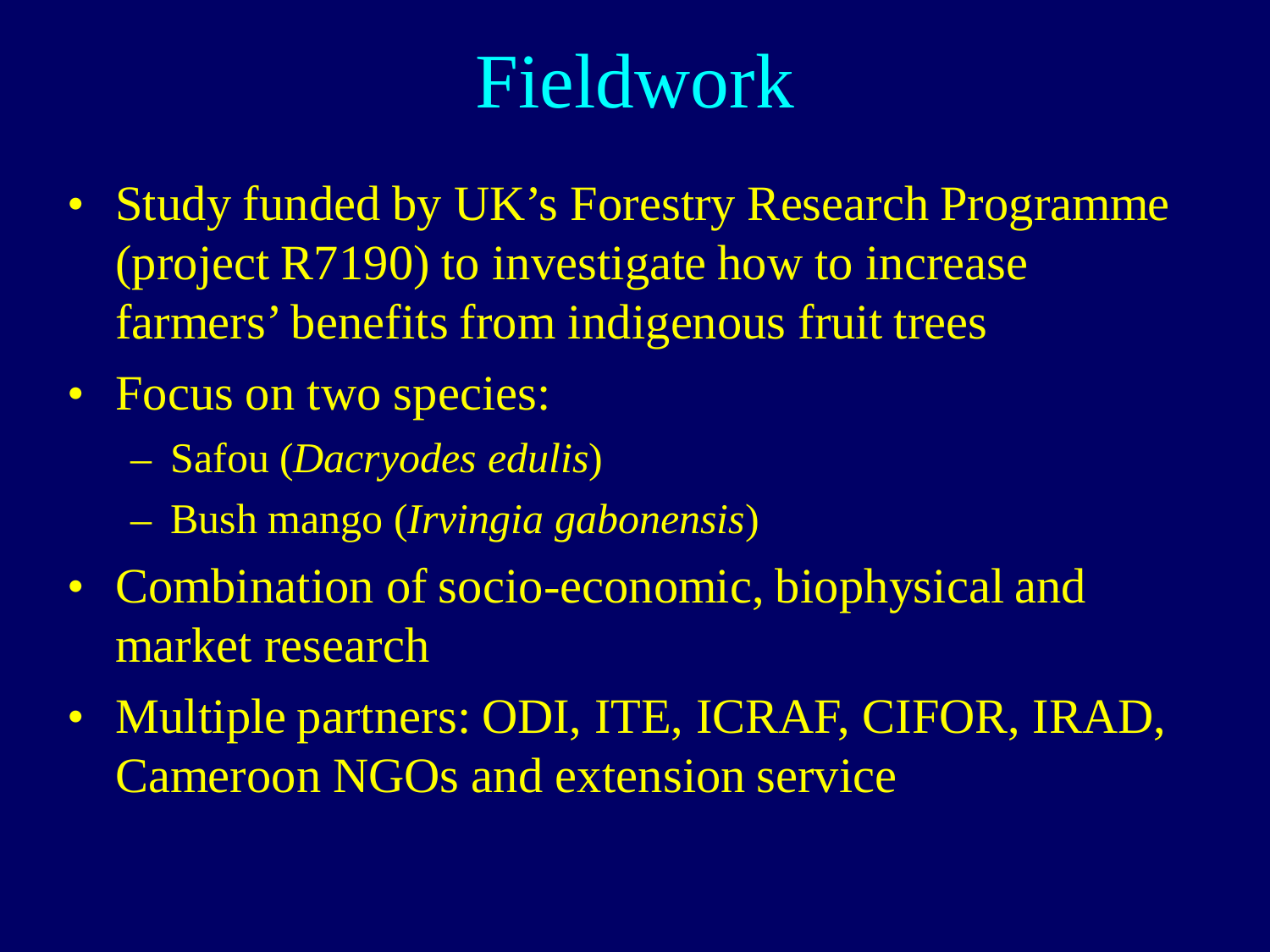#### Study sites in Nigeria and Cameroon

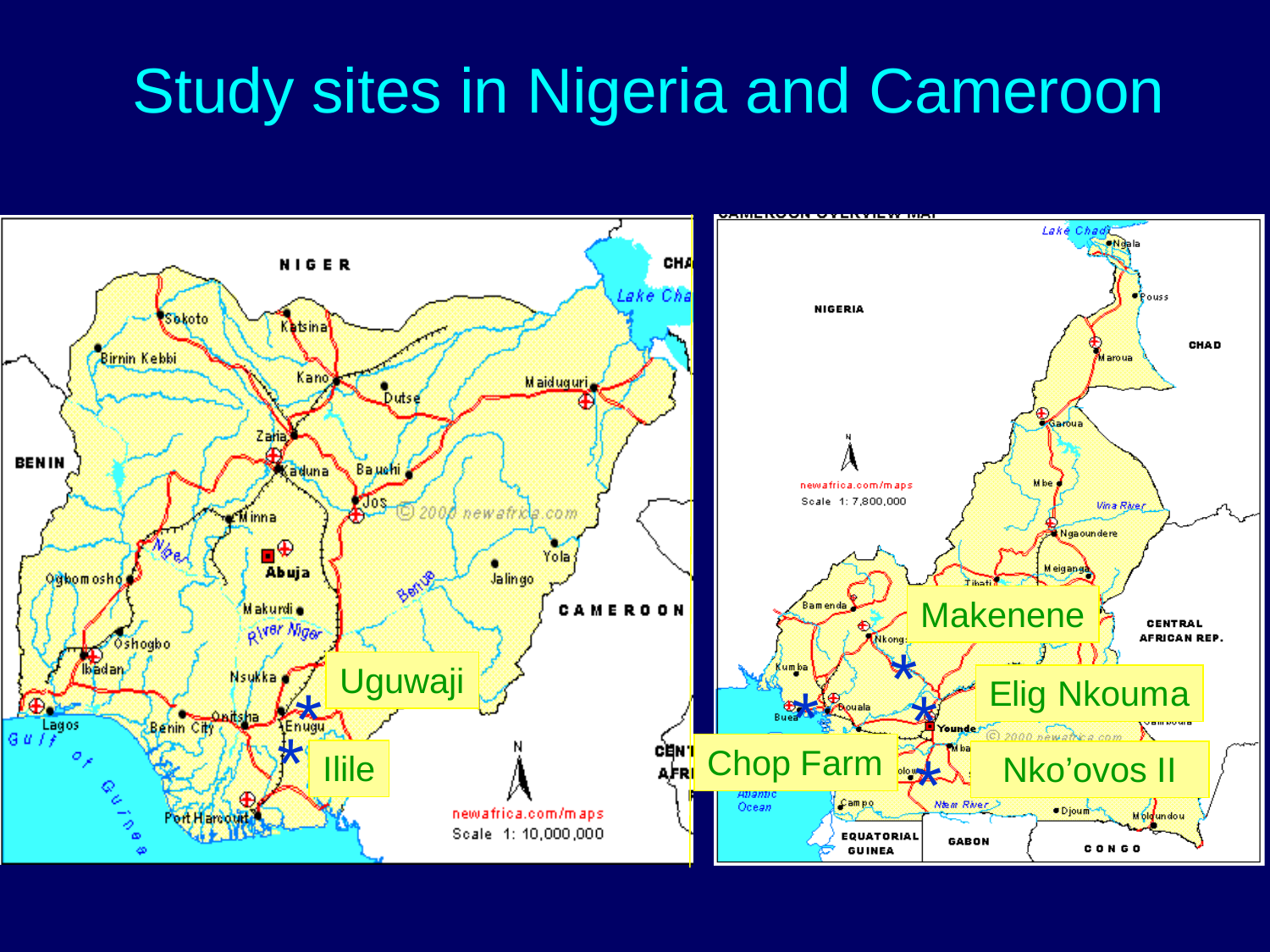#### Background 1: Poverty

- Strong focus on poverty, e.g. through PRSPs (Poverty Reduction Strategy Papers)
- 60 million poor people in West and Central Africa
- In Cameroon, 40% below the \$1 per day poverty line
- Poverty particularly extreme in the forest eco-region (55%) and amongst farmers (57%)
- The crisis of the 1990s caused by low cocoa and coffee prices, devaluation and structural adjustment led to reverse migration from towns to rural areas and massive clearing of forest for food crops
- Farmers need routes out of poverty that have less negative environmental impact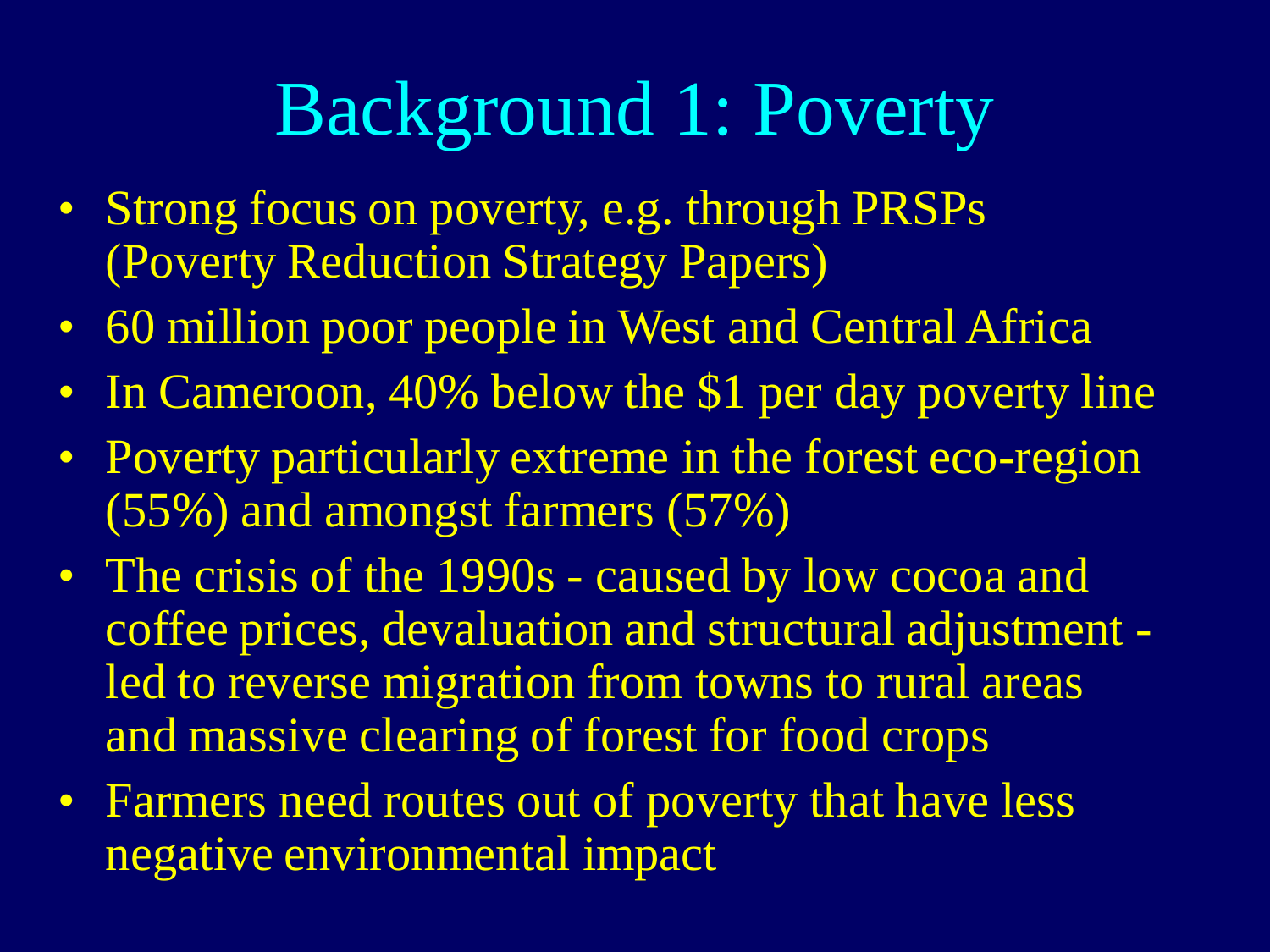#### Background 2: Focus on exotics

- Most extension services focus on a narrow range of exotics – Citrus, mango, avocado, etc – for which management and marketing needs are well understood
- But exotics do not meet full range of farmers' needs (e.g. farm niche, labour and expenditure calendars)
- Cameroon and Nigeria: 52% of fruit trees are indigenous; high degree of location specificity
	- 9 of 12 exotic species common to all 6 communities
	- 3 of 28 indigenous species common to all 6 communities
	- 20 indigenous species found only in 1 or 2 communities
- Little research and extension devoted to indigenous species, in part because of their unknown contribution to moving households out of poverty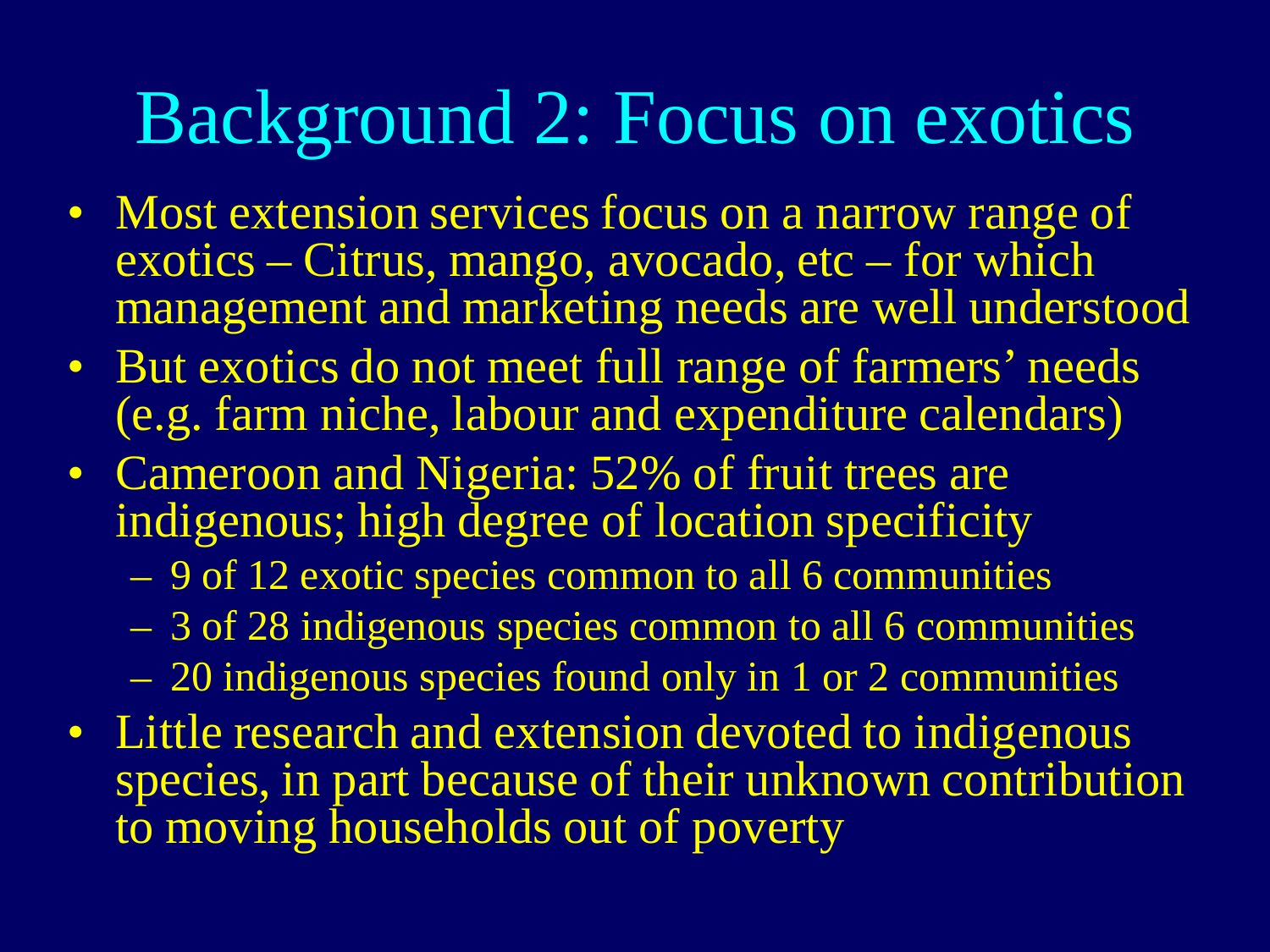#### Farmer-driven domestication

- Farmers are convinced that fruit trees are worth investing in
- Many indigenous fruit trees start off being gathered from the wild (NTFPs), and are then shifted from the forest to the more controlled farm environment
- As a result of several cycles of farm level selection in Cameroon:
	- on-farm Safou fruit are 66% larger than those in the forest
	- on-farm Bush mango fruit are 44% larger than those in the forest
- Evidence for domestication of shea (Lovett and Haq, Schreckenberg) and marula (Leakey et al)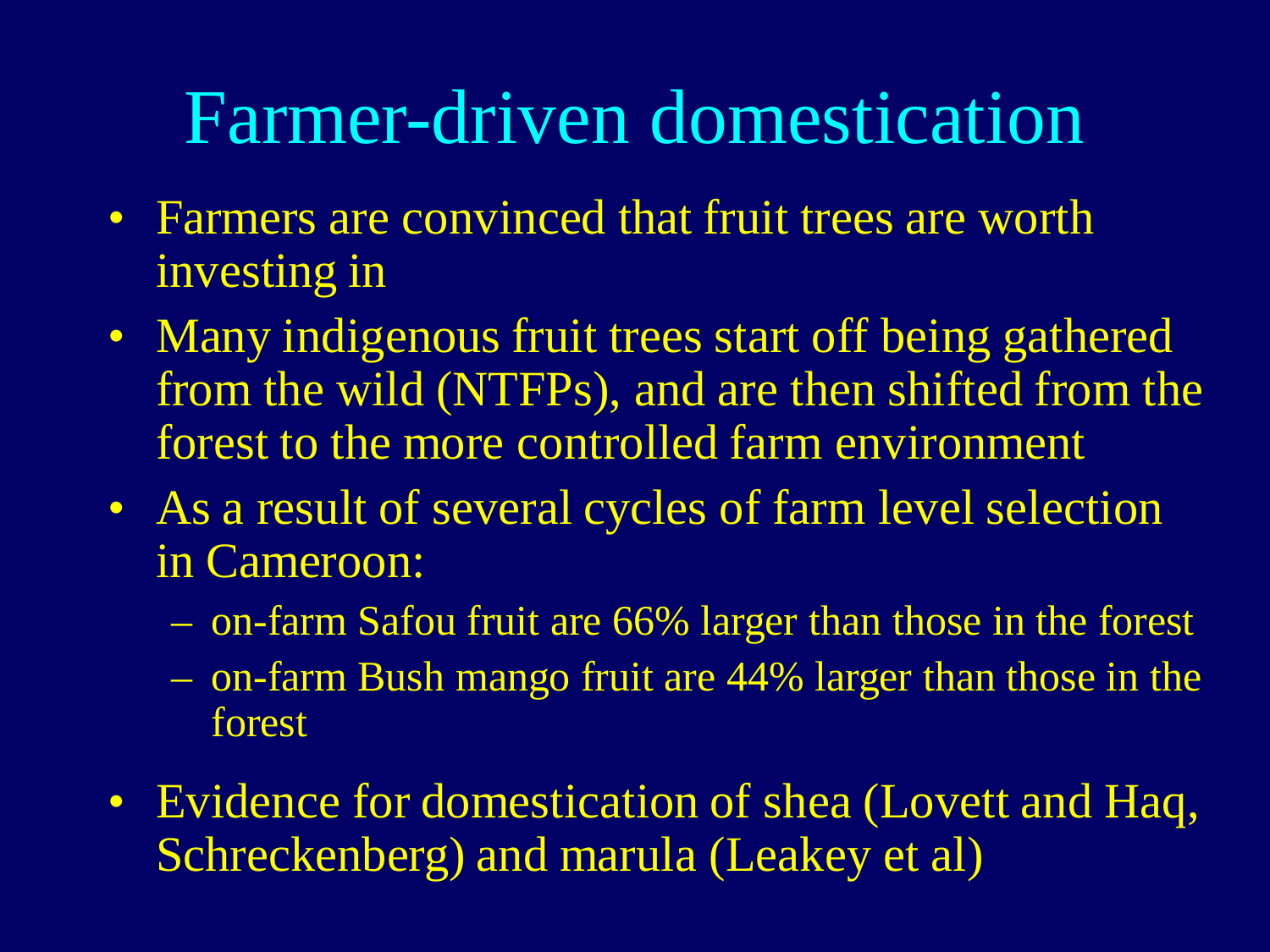#### Safety-net or way out of poverty?

- Indigenous fruit trees are widely accepted as safety nets, providing for:
	- consumption in lean periods
	- gap-filling or emergency income
	- diversified production and reduced reliance on single crop
- But when does a safety net become a way out of poverty?
- No simple definition, depends on product, location and people involved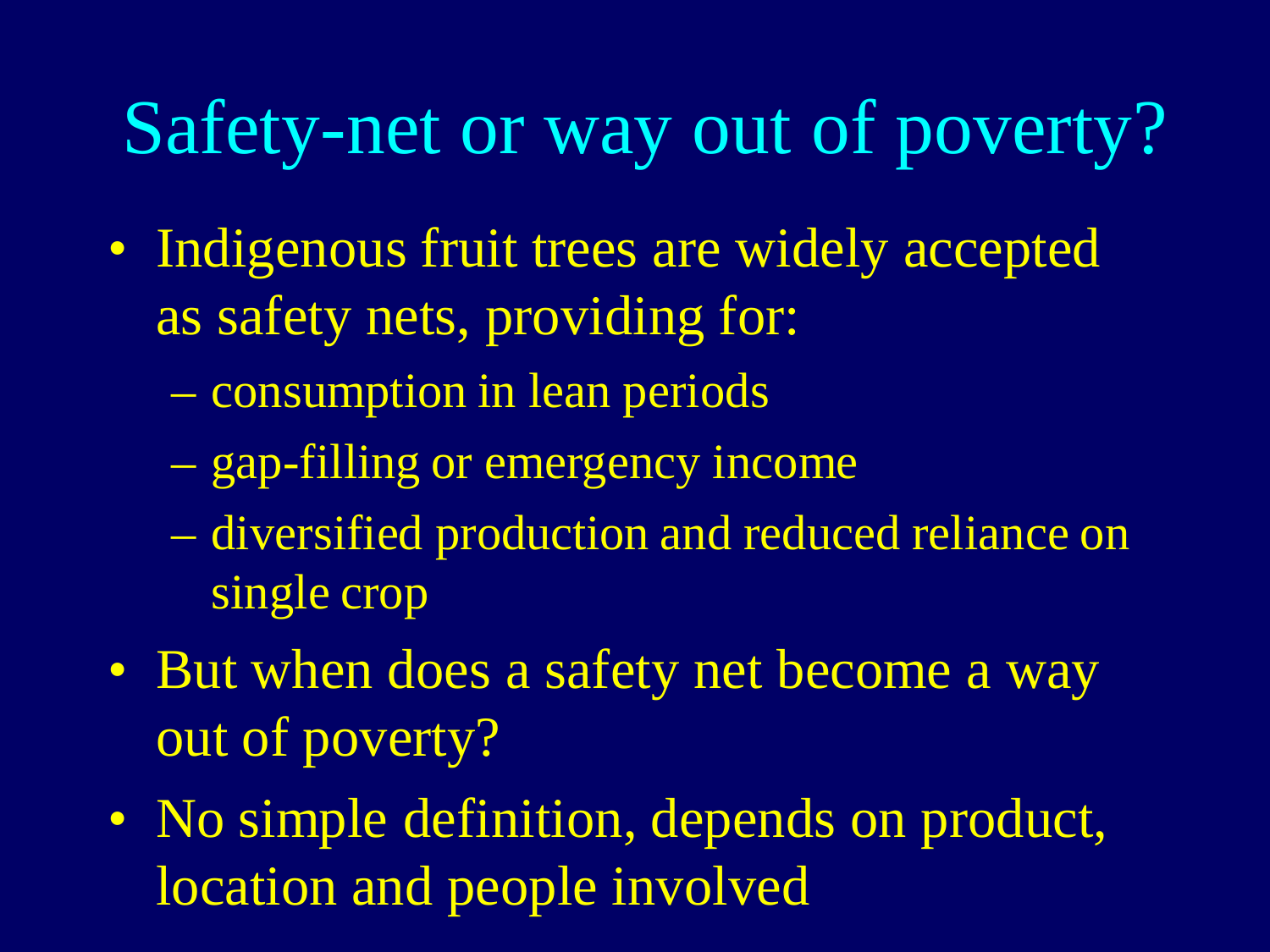#### Some indicators of pro-poor growth

- **1. Number and type of beneficiaries**: disproportionate benefits to the poorest and women
- **2. Proportion of income** provided by indigenous fruit trees
- **3. Value of income** relative to minimum daily wage
- **4. Use of income?** Gap- filling or investment

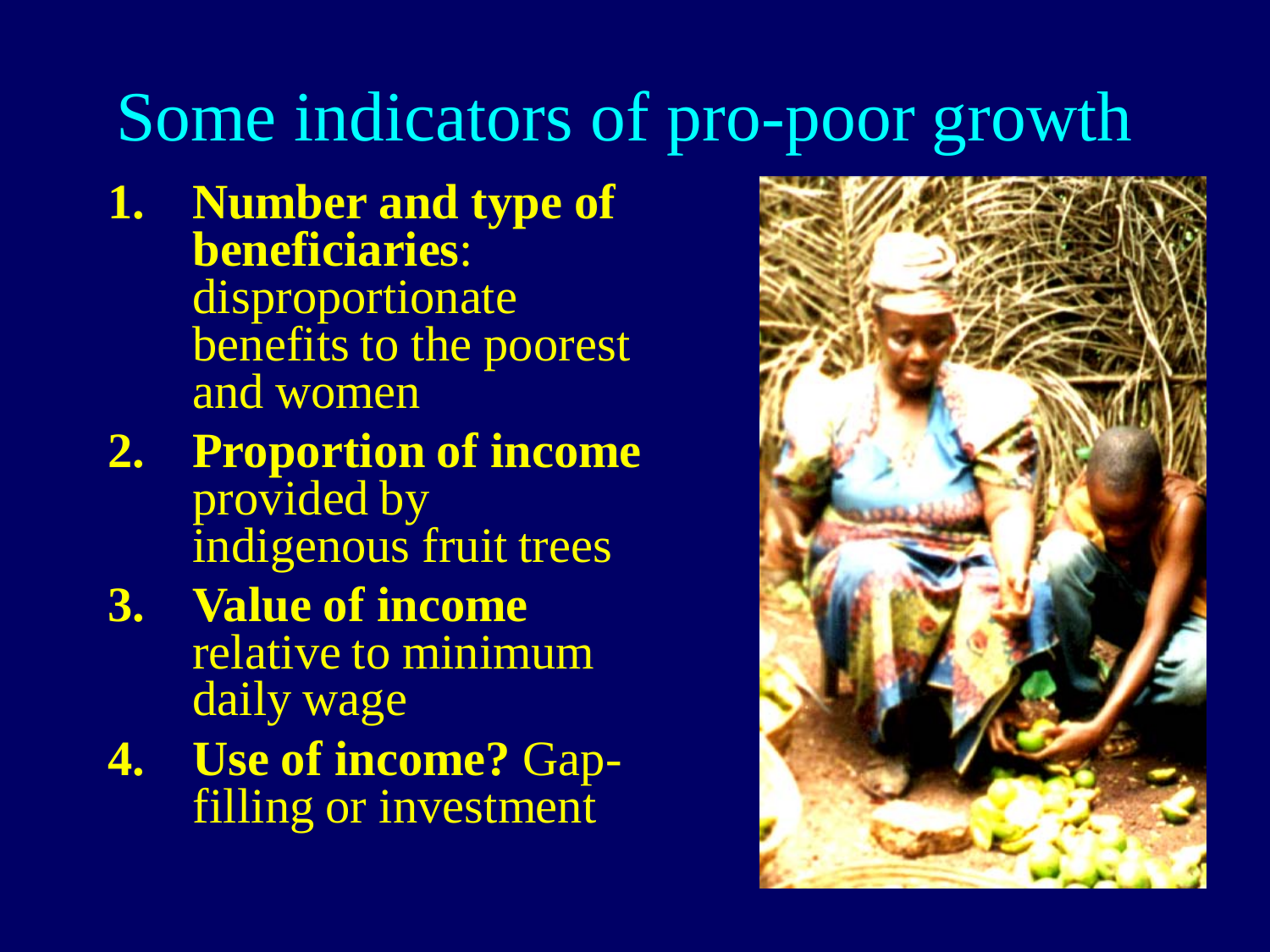#### Number and type of beneficiaries

- In Cameroon greatest levels of poverty exist amongst forest zone farmers – who benefit most from domestication of indigenous fruit trees
- Fruit trees are particularly important for smaller farmers – density increases as farm size declines
- Many fruit trees particularly benefit women
	- Safou retail dominated by women (95%)
	- Shea tree 'a gift from God to enable women to survive'
	- Marula beer brewing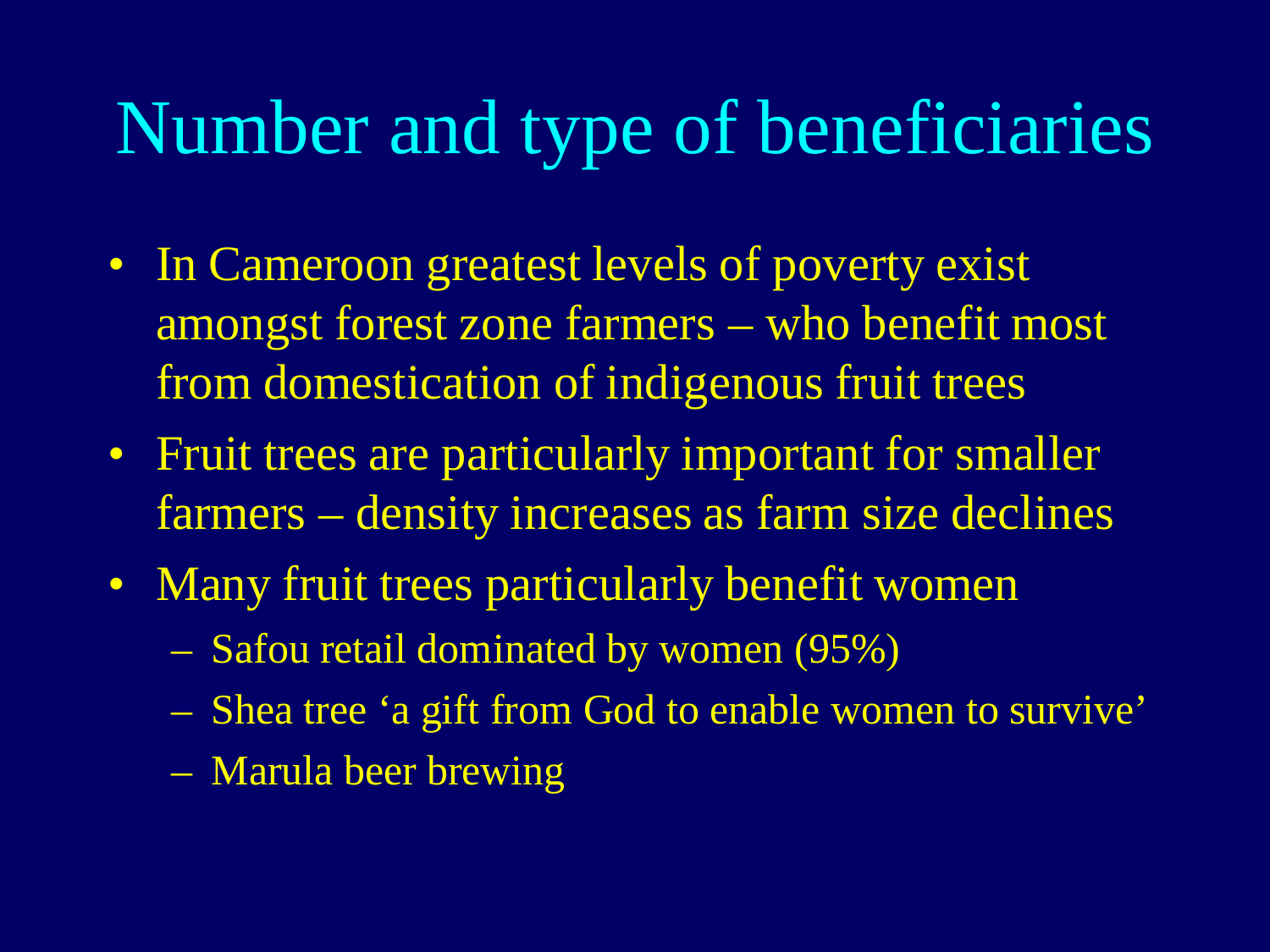#### Value of income: 1

- In Cameroon, 12% of households said indigenous fruit trees were their primary source of income
- Inclusion of fruit trees adds \$500 p.a. per ha to cocoa plantations (Gockowski and Dury)

A single Safou tree can be worth \$20 - \$150

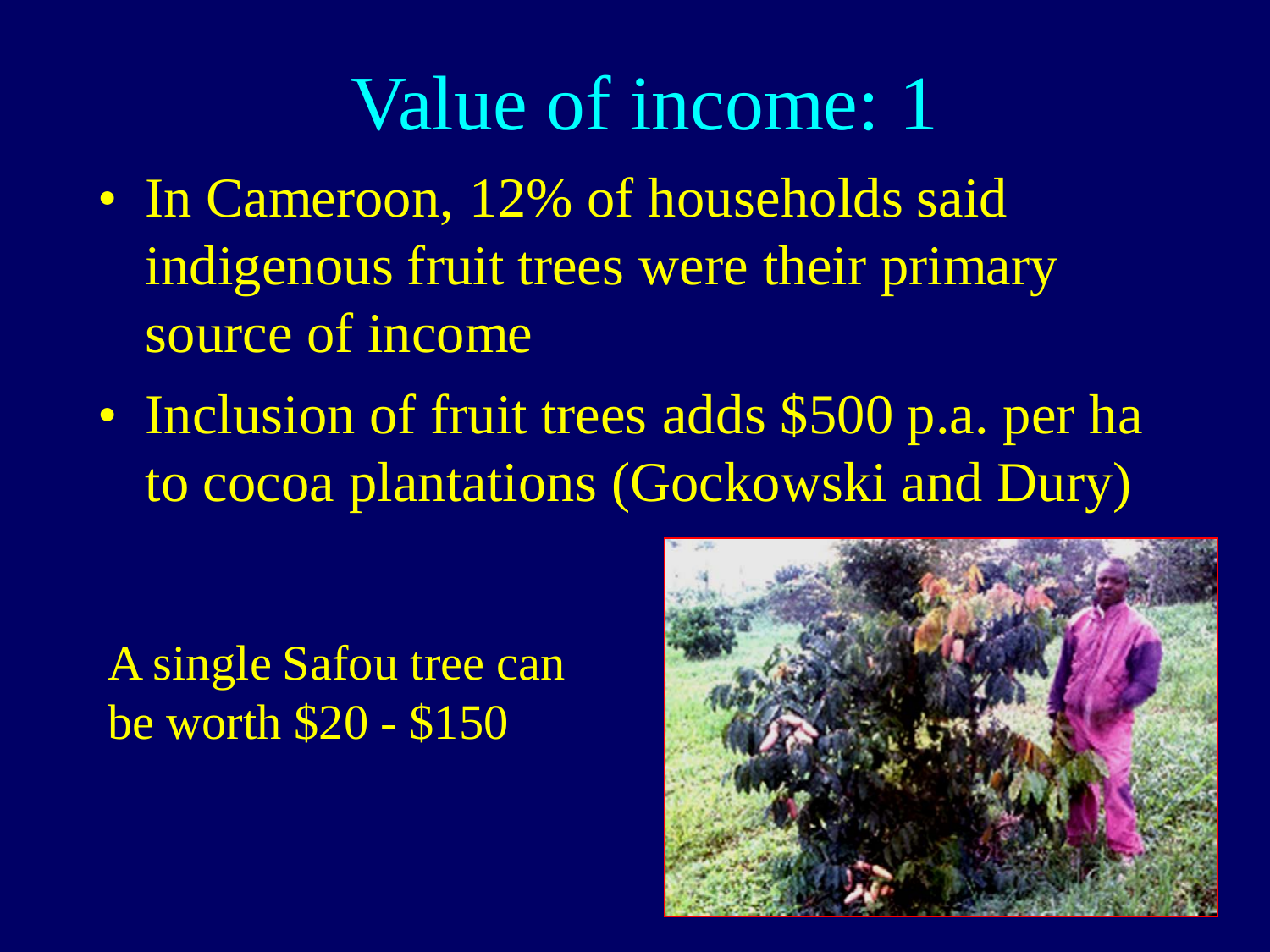#### Value of income: 2



- Safou traders typically earn more than the minimum wage
- In Cameroon most important fruit crops (production value) are banana, followed by kola and safou
- Cameroon exports of safou to Europe > \$2 million p.a.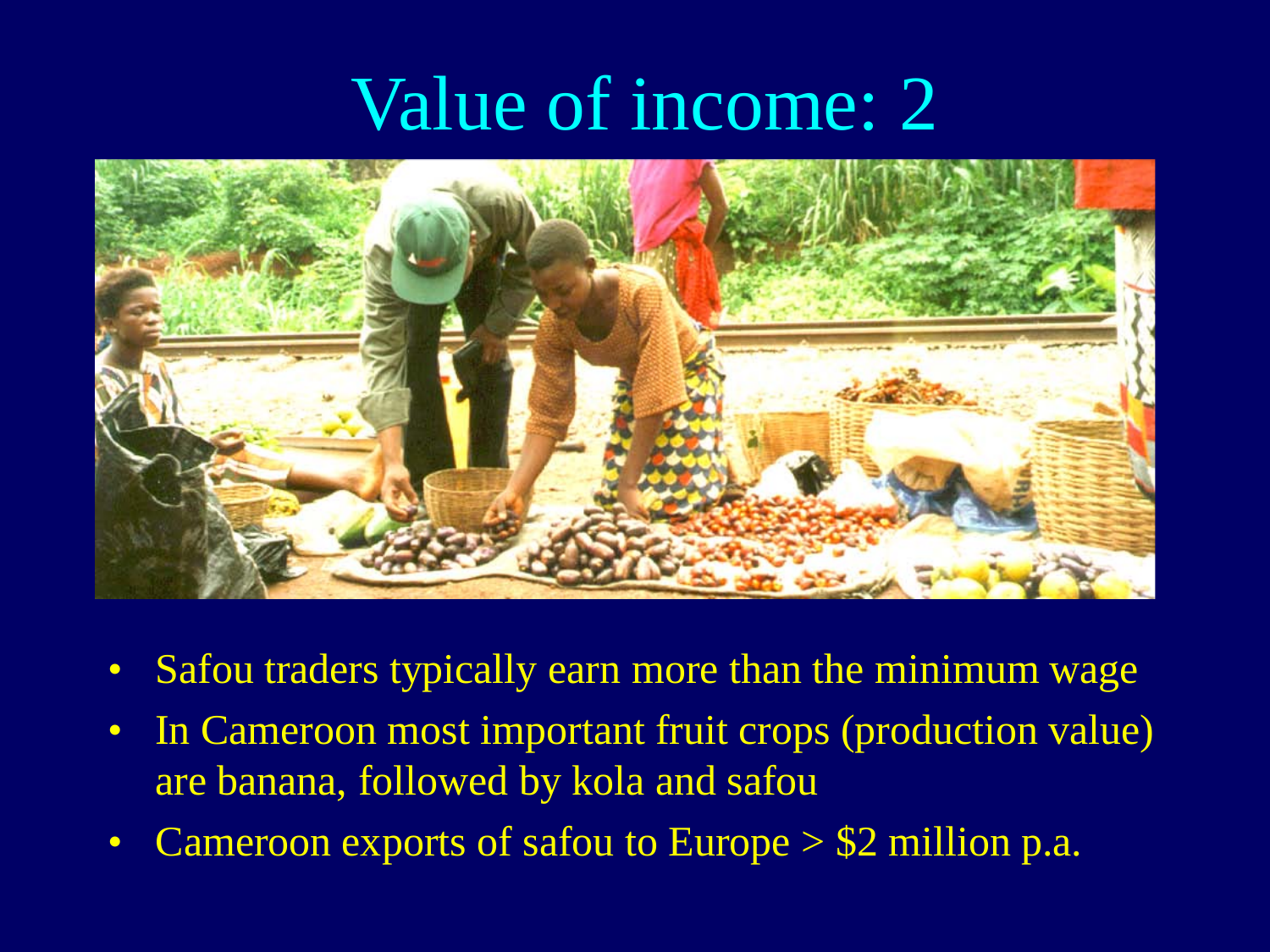#### How is income used?: 1

- Timing of income is critical
- Processed products allow for year-round supplementary income
	- Sale of shea butter
	- Sale of palm oil
	- Sale of bush mango kernels
- Seasonal fruit and stored products provide lump sums for investment
	- Shea kernels
	- Safou fruit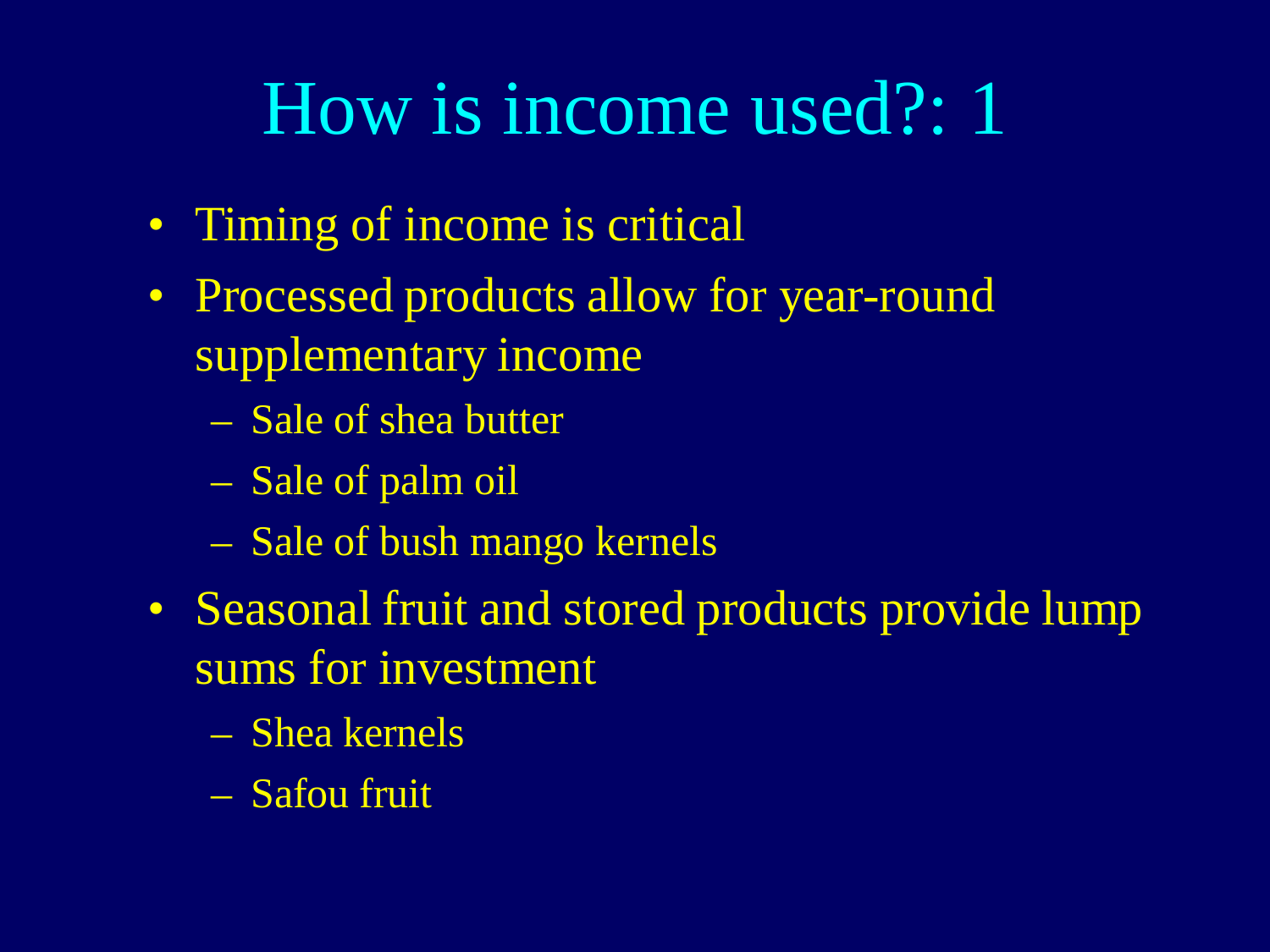#### Women's monthly income and expenditure in Makenene Est, Cameroon

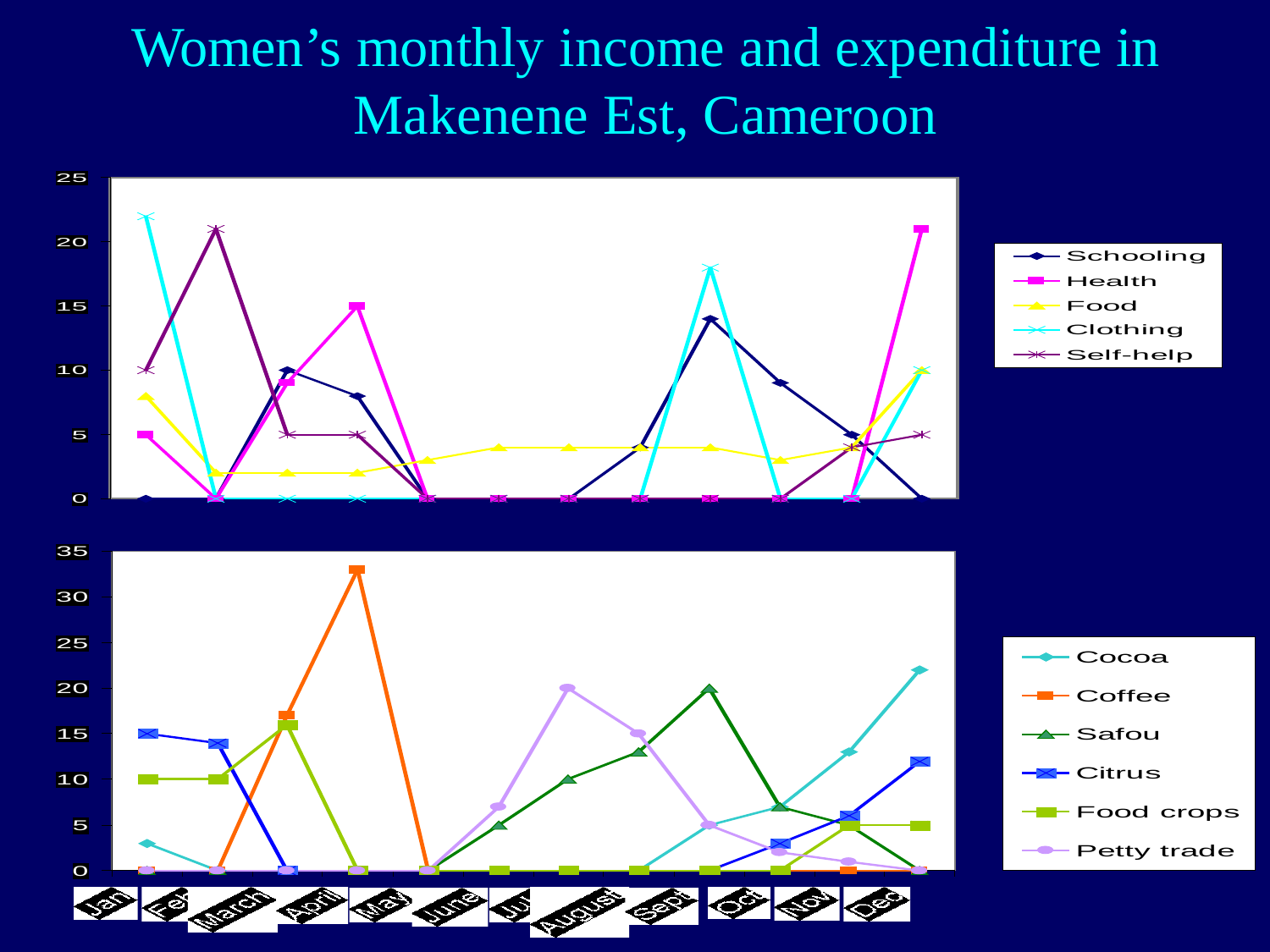### How is income used?: 2

- Investment in children (school fees)
- Contribution to success of commodity crops (still unquantified)
	- Safou shade for cocoa/coffee
	- Companion and 'fallback' crop for cocoa/coffee
	- Purchase of inputs

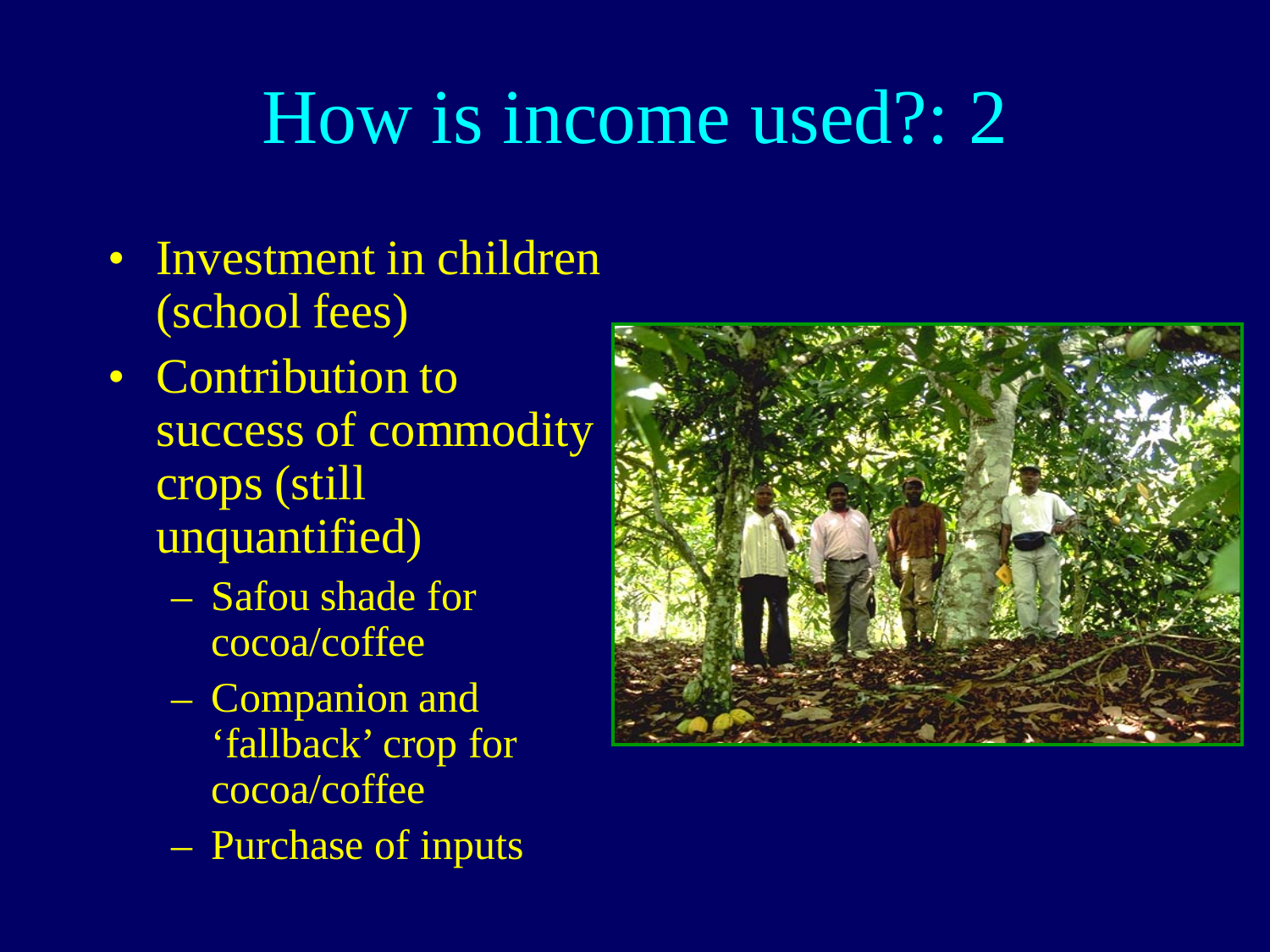

# Policy support needs

- Indigenous fruit trees do help to move people out of poverty
- How can we improve their contribution?
	- Extension support
	- Marketing support
	- National level policy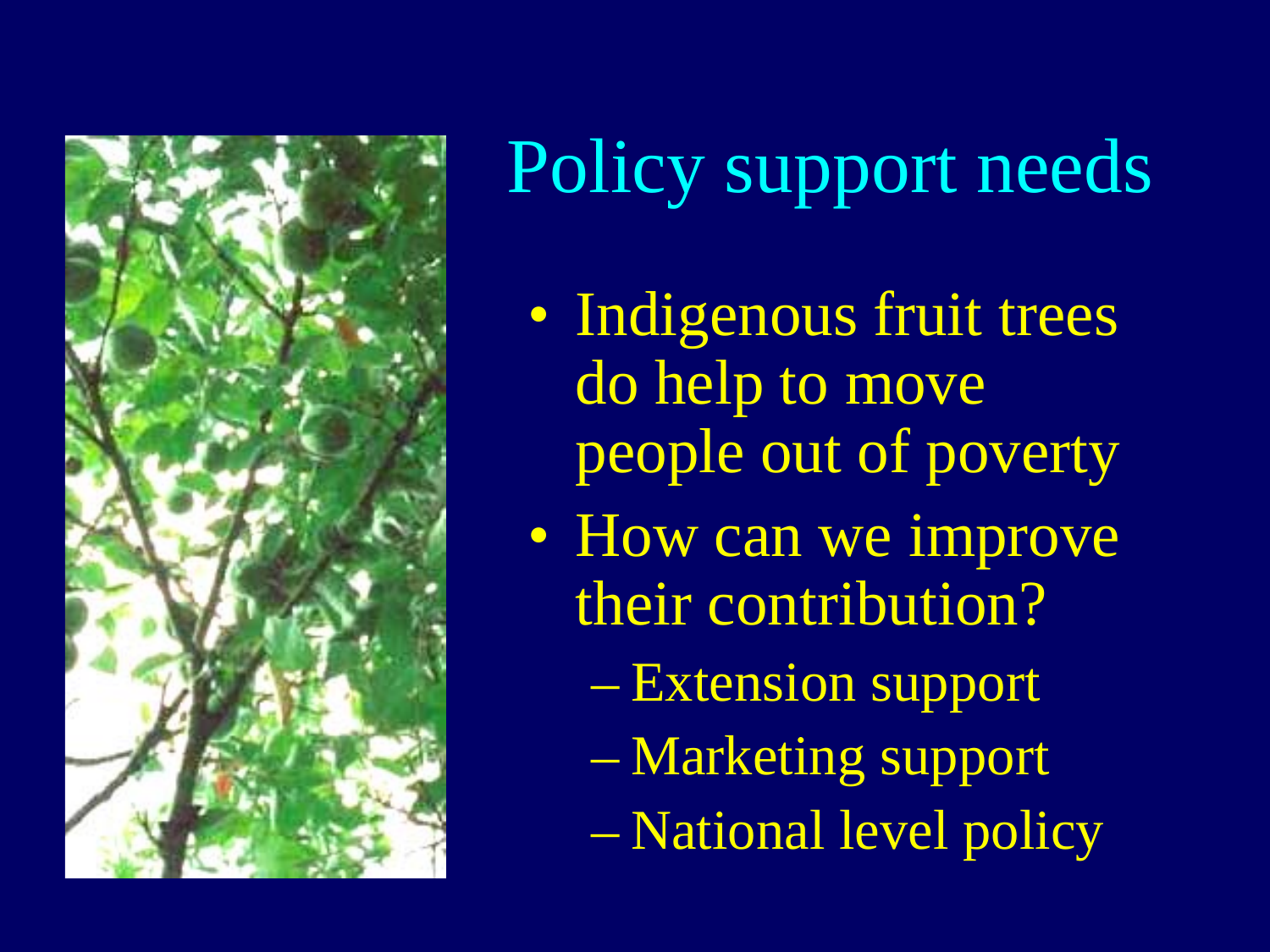## Extension support:1

- Promote indigenous fruit alongside conventional fruit
- Provide multidisciplinary extension support to deal with farmers' activities in an integrated manner – horticulture to finished product
- Ensure domestication goes hand-in-hand with commercialisation to balance supply and demand



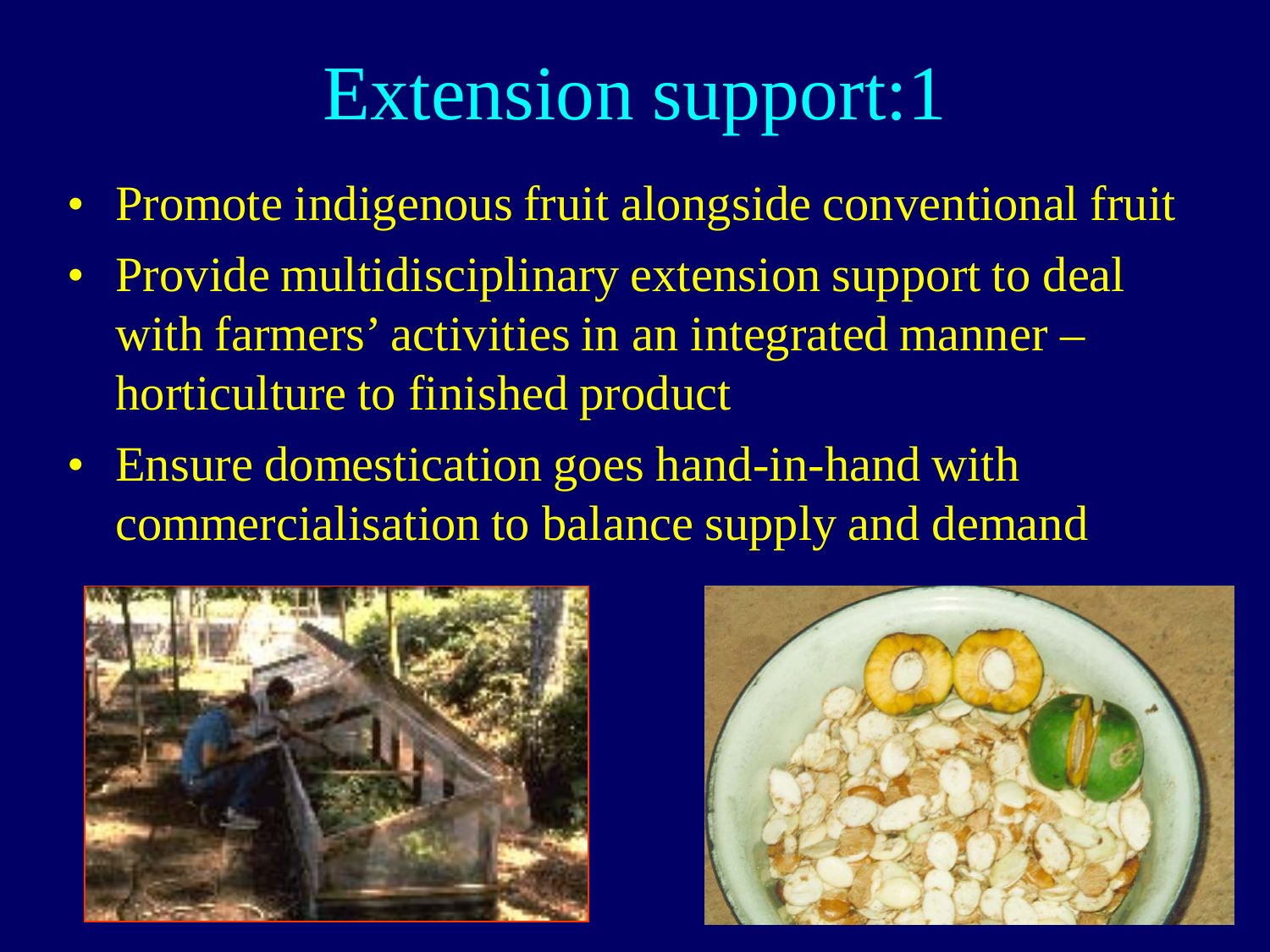### Extension support: 2

- Build on existing farmer activities and interests
- Recognise different interests of different groups (men, women, young and elderly)
- Focus on processes (i.e. empower farmers with propagation skills or marketing techniques) that can be applied to many species, rather than inputs or information on individual species

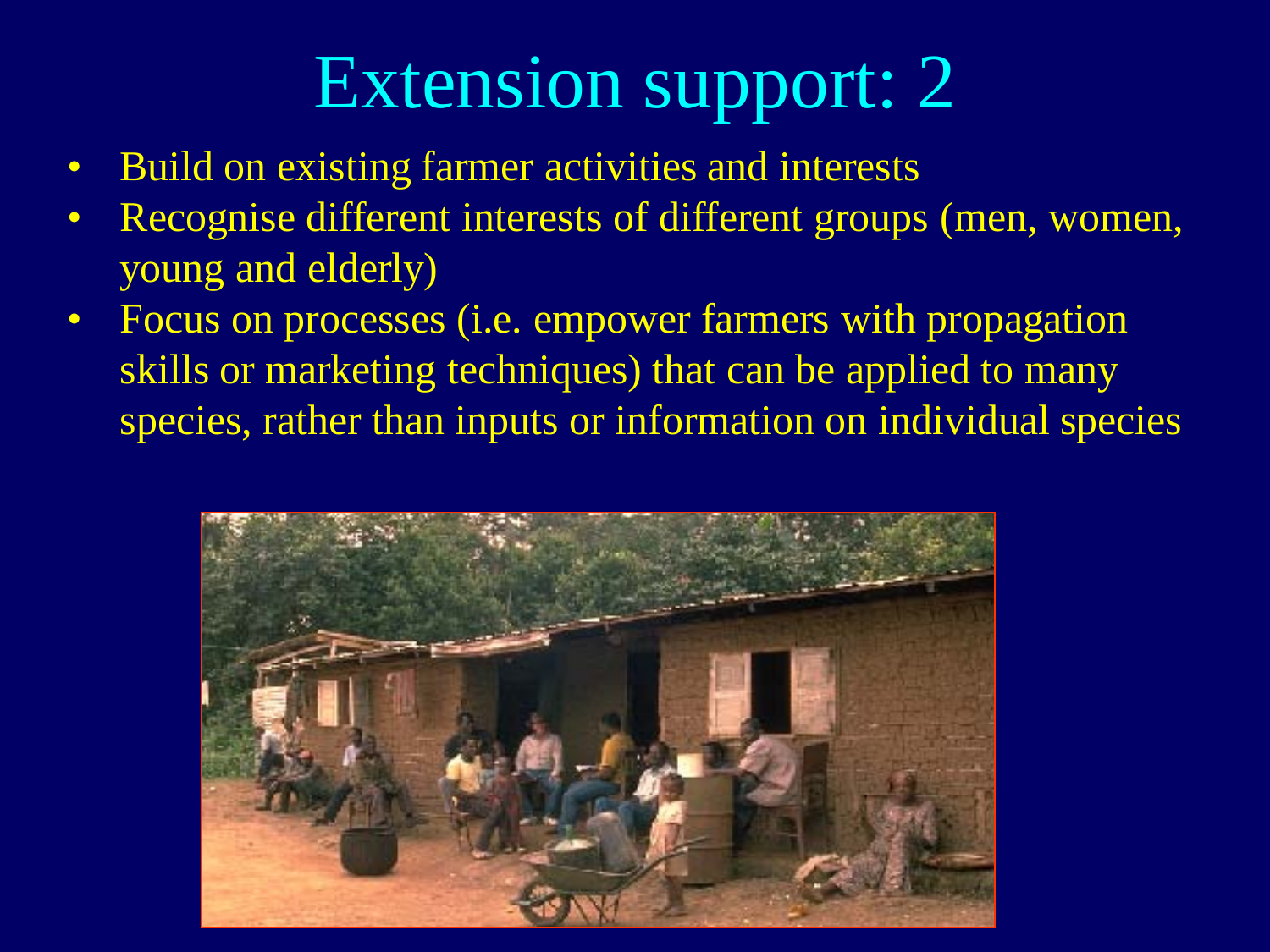## Marketing support

- Create a more favourable marketing environment
	- Reduce regulations and restrictions (e.g. roadblocks)
	- Distinguish cultivated indigenous fruit trees from conservationneedy NTFPs
	- Impove market infrastructure (lighting, security, storage) to help women move from retail to wholesale
- Include indigenous fruit trees in existing market information systems
- Training of farmers and traders
- Promote fruit tree activities as creditworthy enterprises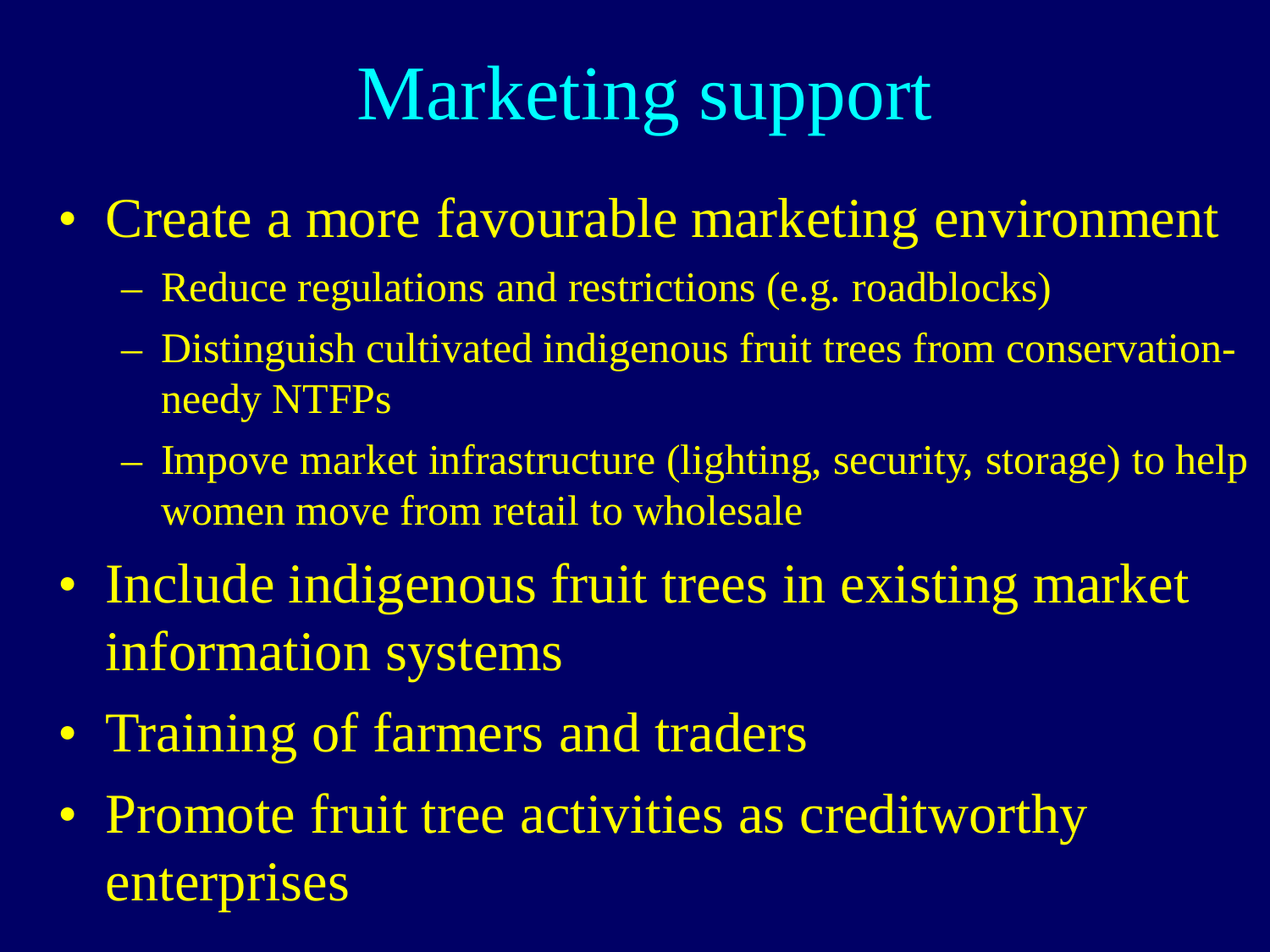#### National level policy

- National recognition of value of indigenous fruit trees to the economy
- Harmonisation of local and regional policies to stimulate trade
- Investigate protection of farmers' intellectual property rights to benefit from domesticated varieties.
- More participatory research to fill range of farm and market niches